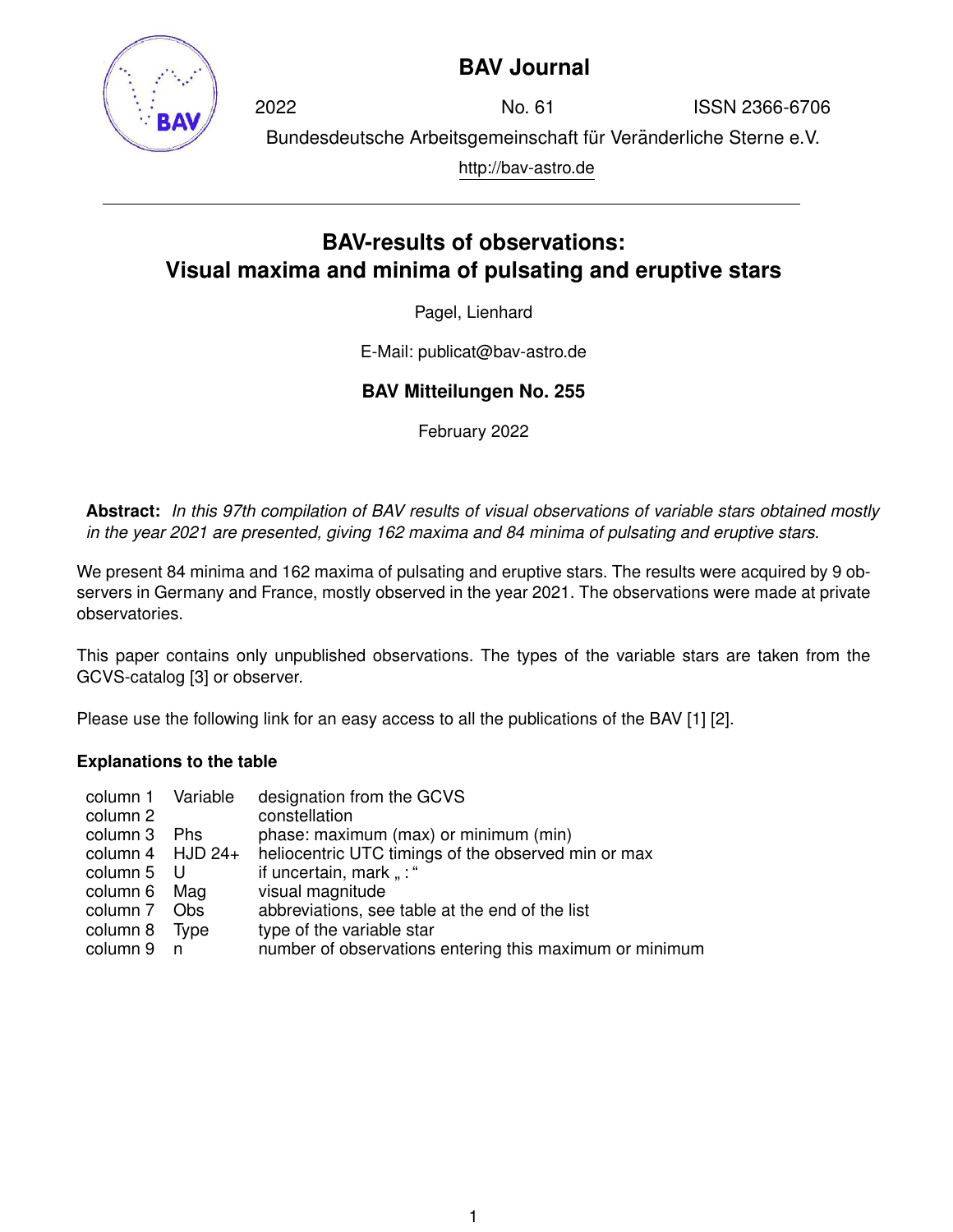Tabelle 2: Times of minima and maxima

| Variable    |            | Phs        | <b>HJD 24+</b>     | U | Mag              | Obs                      | Type                    | n        |
|-------------|------------|------------|--------------------|---|------------------|--------------------------|-------------------------|----------|
| W           | And        | max        | 59384.0            |   | $\overline{7.3}$ | VOH                      | М                       | 31       |
| R           | And        | max        | 59136.0            |   | 6.6              | <b>RCR</b>               | M                       | 23       |
| $\mathsf R$ | And        | max        | 59131.0            |   | 6.3              | <b>VOH</b>               | M                       | 66       |
| TU          | And        | max        | 59357.0            | t | 8.2              | <b>VOH</b>               | M                       | 26       |
| <b>VX</b>   | And        | max        | 59094.0            |   | 7.1              | <b>NMN</b>               | <b>SRA</b>              | 13       |
| R           | Aql        | max        | 59153.0            |   | 6.3              | <b>SM</b>                | M                       | 18       |
| R           | Aql        | max        | 59147.0            |   | 6.3              | <b>SCB</b>               | M                       | 19       |
| R           | Aql        | min        | 59027.0            |   | 10.8             | <b>VOH</b>               | Μ                       | 89       |
| R           | Aql        | max        | 59153.0            |   | 6.4              | <b>VOH</b>               | Μ                       | 61       |
| R           | Aql        | min        | 59297.0            |   | 10.8             | <b>VOH</b>               | Μ                       | 60       |
| RV          | Aql        | max        | 59425.0            |   | 10.0             | <b>VOH</b>               | М                       | 25       |
| R           | Ari        | max        | 59070.0            |   | 8.5              | <b>VOH</b>               | Μ                       | 42       |
| Τ           | Ari        | min        | 59109.0            |   | 10.3             | <b>VOH</b>               | M                       | 39       |
| R           | Aur        | max        | 59116.0            |   | 7.4              | <b>VOH</b>               | M                       | 97       |
| Χ           | Aur        | max        | 59127.0            |   | 8.0              | <b>VOH</b>               | M                       | 32       |
| Χ           | Aur        | max        | 59305.0            |   | 9.0              | <b>VOH</b>               | Μ                       | 29       |
| Χ           | Aur        | max        | 59452.0            |   | 8.3              | <b>VOH</b>               | Μ                       | 18       |
| Z           | Aur        | max        | 59135.0            |   |                  | 10.3 VOH                 | <b>SR</b>               | 47       |
| Z           | Aur        | min        | 59195.0            |   |                  | 11.2 VOH                 | <b>SR</b>               | 40       |
| Z           | Aur        | max        | 59228.0            |   | 10.1             | VOH                      | <b>SR</b>               | 19       |
| Z           | Aur        | min        | 59271.0            |   | 10.7             | <b>VOH</b>               | <b>SR</b>               | 17       |
| UV          | Aur        | max        | 59210.0            |   | 7.9              | <b>VOH</b>               | Μ                       | 73       |
| VX          | Aur        | max        | 59218.0            |   | 8.9              | <b>VOH</b>               | M                       | 23       |
| V0442       | Aur        | max        | 58550.0            |   | 7.4              | <b>DMT</b>               | SR:                     | 22       |
| R           | Boo        | max        | 59063.0            | t | 7.0              | <b>RCR</b>               | M                       | 8        |
| $\mathsf R$ | Boo        | max        | 59295.0            |   | 7.1              | <b>VOH</b>               | M                       | 55       |
| V           | Boo        | max        | 59358.0            |   | 7.3              | <b>SM</b>                | <b>SR</b>               | 10       |
| ٧           | Boo        | max        | 59099.0            |   | 7.9              | <b>VOH</b>               | <b>SR</b>               | 44       |
| V           | Boo        | min        | 59182.0            |   | 9.5              | <b>VOH</b>               | SR                      | 67       |
| V           | Boo        | max        | 59368.0            |   | 7.8              | VOH                      | <b>SR</b>               | 85       |
| $\mathsf R$ | Cam        | min        | 58937.0            |   | 12.8             | <b>SCB</b>               | M                       | 24       |
| R           | Cam        | max        | 59066.0            |   | 9.2              | <b>VOH</b>               | Μ                       | 77       |
| R           | Cam        | max        | 59304.0            |   | 9.2              | VOH                      | Μ                       | 44       |
| R           | Cam        | max        | 59372.0            |   | 9.3              | <b>VOH</b>               | Μ                       | 44       |
| Τ           | Cam        | max        | 59199.0            |   | 8.1              | <b>VOH</b>               | Μ                       | 74       |
| Χ           | Cam        | max        | 59174.0            |   | 8.2              | <b>VOH</b>               | Μ                       | 50       |
| Χ           | Cam        | max        | 59322.0            |   | 8.5              | <b>VOH</b>               | M                       | 31       |
| WY          | Cam        | max        | 58605.0            |   | 9.6              | <b>SCB</b>               | Μ                       | 15       |
| WY          | Cam        | max        | 59018.0            |   | 9.5              | <b>SCB</b>               | Μ                       | 23       |
| R           | Cvn        |            | max 59016.0        |   |                  | 6.9 SCB                  | Μ                       | 34       |
| R           | Cvn        | max        | 59031.0            |   | 7.2              | <b>VOH</b>               | Μ                       | 101      |
| R           | Cvn        | min        | 59200.0            |   | 11.9             | <b>VOH</b>               | Μ                       | 94       |
| R           | Cvn        | max        | 59357.0            |   | 9.3              | <b>VOH</b>               | Μ                       | 89       |
| R           | CMi        | max        | 59202.0            |   | 7.8              | <b>VOH</b>               | Μ                       | 29       |
| R           | Cas        | max        | 59159.0            |   | 5.8              | <b>SCB</b>               | Μ                       | 25       |
| R           | Cas        | max        | 59161.0            |   | 5.7              | <b>VOH</b>               | М                       | 121      |
| Τ           | Cas        | min        | 58464.0            |   | 10.8             | <b>SCB</b>               | M                       | 18       |
| T           | Cas        | max        | 59083.0            |   | 7.8              | <b>VOH</b>               | Μ                       | 184      |
| T           | Cas        | max        | 59125.0            |   | 7.7              | <b>VOH</b>               | Μ                       | 184      |
| U           | Cas        | max        | 59314.0            |   | 8.1              | <b>VOH</b>               | Μ                       | 29       |
| V           | Cas        | min        | 59151.0            |   | 12.2             | <b>VOH</b>               | M                       | 71       |
| Λ           | Cas        | max        | 59260.0            |   | 7.5              | <b>VOH</b>               | Μ                       | 69       |
| W           | Cas        | max        | 59192.0            |   | 8.8<br>7.8       | <b>VOH</b>               | M                       | 142      |
| SV<br>WZ    | Cas        | max        | 58862.0            |   | 7.0              | <b>VOH</b><br><b>SCB</b> | <b>SR</b><br><b>SRB</b> | 98<br>25 |
| WZ          | Cas        | max        | 58536.0            |   |                  | <b>SCB</b>               | <b>SRB</b>              |          |
| PY          | Cas        | max        | 58909.0            |   | 6.7              |                          |                         | 37       |
| PY          | Cas<br>Cas | max<br>min | 58987.0<br>59032.0 |   | 10.1<br>10.6     | <b>NMN</b><br><b>NMN</b> | <b>SR</b><br><b>SR</b>  | 5<br>9   |
| V0667       | Cas        | max        | 59427.0            |   | 9.9              | <b>VOH</b>               | М                       | 35       |
|             |            |            |                    |   |                  |                          |                         |          |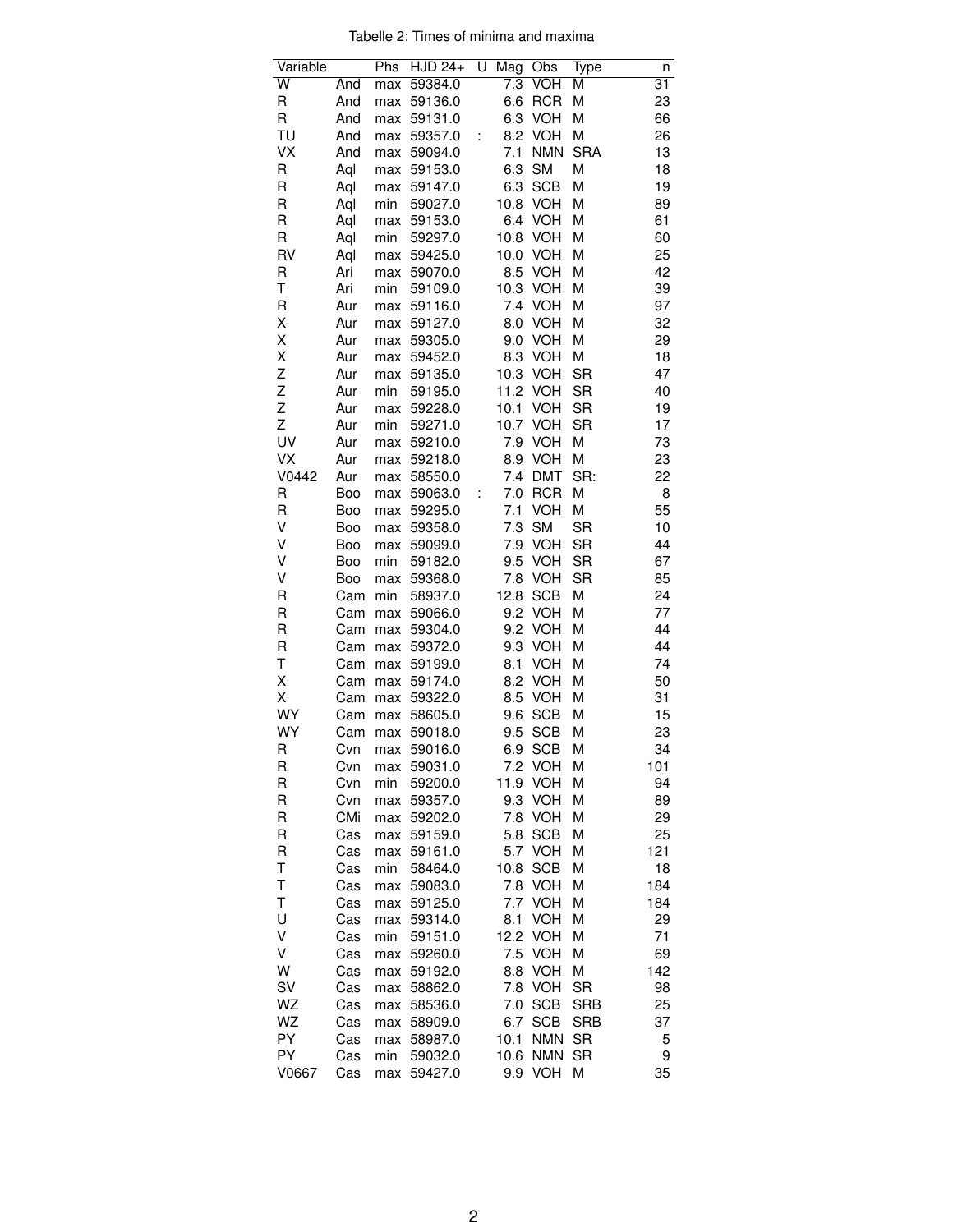| Variable   |     | $\overline{\mathsf{Phs}}$ | <b>HJD 24+</b> | U | Mag  | Obs        | Type       | n               |
|------------|-----|---------------------------|----------------|---|------|------------|------------|-----------------|
| V1391      | Cas | max                       | 59073.0        |   | 11.2 | <b>VOH</b> | Ν          | $\overline{13}$ |
| Τ          | Cen | min                       | 59314.0        |   | 7.3  | <b>SM</b>  | <b>SR</b>  | 15              |
| T          | Cen | max                       | 59359.0        |   | 6.0  | <b>SM</b>  | <b>SR</b>  | 9               |
| S          | Cep | min                       | 58531.0        |   | 9.9  | <b>SCB</b> | Μ          | 19              |
| S          | Cep | min                       | 58980.0        |   | 9.6  | <b>SCB</b> | М          | 38              |
| S          | Cep | min                       | 58994.0        |   | 9.7  | <b>VOH</b> | М          | 197             |
| S          | Cep | max                       | 59278.0        |   | 6.9  | <b>VOH</b> | М          | 197             |
| T          | Cep | max                       | 58641.0        |   | 6.7  | <b>SCB</b> | М          | 31              |
| T          | Cep | max                       | 59006.0        |   | 6.5  | <b>SCB</b> | M          | 48              |
| T          | Cep | max                       | 59014.0        |   | 6.3  | <b>RCR</b> | M          | 48              |
| T          | Cep | max                       | 59001.0        |   | 6.6  | <b>VOH</b> | М          | 175             |
| T          | Cep | min                       | 59177.0        |   | 10.2 | <b>VOH</b> | М          | 125             |
| W          | Cep | max                       | 58918.0        |   | 7.2  | <b>SCB</b> | <b>SRC</b> | 45              |
| W          | Cep | min                       | 59119.0        |   | 7.7  | VOH        | <b>SRC</b> | 132             |
| W          | Cep | max                       | 59273.0        |   | 7.2  | <b>VOH</b> | <b>SRC</b> | 92              |
| MY         | Cep | max                       | 59019.0        |   | 3.6  | <b>VOH</b> | SRC:       | 335             |
| PQ         | Cep | min                       | 58904.0        |   | 11.0 | <b>SCB</b> | М          | 25              |
| PQ         | Cep | max                       | 59138.0        |   | 8.5  | <b>VOH</b> | М          | 174             |
| <b>OMI</b> | Cet | max                       | 58776.0        |   | 2.6  | <b>SCB</b> | М          | 44              |
| <b>OMI</b> | Cet | max                       | 59112.0        |   | 3.1  | VOH        | M          | 30              |
| <b>OMI</b> | Cet | max                       | 59112.0        |   | 3.2  | <b>SM</b>  |            | 20              |
| Χ          | Cnc | min                       | 58577.50       |   | 7.5  | <b>DMT</b> | <b>SRB</b> | 8               |
| S          | CrB | min                       | 59311.0        |   | 13.1 | VOH        | М          | 76              |
| S          | CrB | max                       | 58672.0        |   | 8.4  | <b>DMT</b> | М          | 9               |
| <b>RR</b>  | CrB | max                       | 59248.0        |   | 7.2  | VOH        | <b>SRB</b> | 88              |
| R          | Cyg | max                       | 59108.0        |   | 7.3  | <b>VOH</b> | М          | 40              |
| U          | Cyg | min                       | 58762.0        |   | 11.5 | <b>VOH</b> | M          | 131             |
| U          | Cyg | max                       | 58996.0        |   | 7.6  | VOH        | M          | 130             |
| U          | Cyg | min                       | 59240.0        |   | 11.5 | <b>VOH</b> | М          | 123             |
| W          | Cyg | max                       | 59244.0        |   | 5.8  | <b>VOH</b> | <b>SRB</b> | 50              |
| W          | Cyg | min                       | 59312.0        |   | 6.5  | <b>VOH</b> | <b>SRB</b> | 50              |
| Ζ          | Cyg | max                       | 59137.0        |   | 8.5  | <b>VOH</b> | M          | 36              |
| Z          | Cyg | max                       | 59374.0        |   | 8.8  | <b>VOH</b> | M          | 42              |
| <b>RS</b>  | Cyg | max                       | 59039.0        |   | 7.1  | <b>VOH</b> | <b>SRA</b> | 132             |
| <b>RS</b>  | Cyg | min                       | 59183.0        |   | 9.5  | <b>VOH</b> | <b>SRA</b> | 72              |
| RT         | Cyg | max                       | 59064.0        |   | 7.9  | <b>VOH</b> | М          | 65              |
| RT         | Cyg | max                       | 59229.0        |   | 6.9  | <b>VOH</b> | M          | 48              |
| RT         | Cyg | max                       | 59427.0        |   | 7.7  | <b>VOH</b> | M          | 42              |
| <b>RU</b>  | Cyg | max                       | 59244.0        |   | 8.0  | <b>VOH</b> | <b>SRA</b> | 79              |
| TY         | Cyg | max                       | 59137.0        |   |      | 9.8 VOH    | М          | 41              |
| AA         | Cyg | max                       | 59017.0        |   |      | 8.6 VOH    | <b>SRB</b> | 96              |
| AA         | Cyg | min                       | 59141.0        |   | 9.8  | <b>VOH</b> | <b>SRB</b> | 47              |
| AA         | Cyg | max                       | 59209.0        |   | 8.9  | VOH        | <b>SRB</b> | 22              |
| AA         | Cyg | min                       | 59311.0        |   | 10.1 | <b>VOH</b> | <b>SRB</b> | 43              |
| AF         | Cyg | max                       | 58386.0        |   | 6.6  | <b>DMT</b> | <b>SRB</b> | 41              |
| AF         | Cyg | min                       | 58690.0        |   | 8.5  | <b>DMT</b> | <b>SRB</b> | 12              |
| AF         | Cyg | max                       | 58744.0        |   | 6.8  | <b>DMT</b> | <b>SRB</b> | 20              |
| AF         | Cyg | max                       | 59113.0        |   | 6.6  | <b>SM</b>  | <b>SRB</b> | 33              |
| AF         | Cyg | max                       | 59284.0        |   | 6.4  | <b>SM</b>  | <b>SRB</b> | 10              |
| AF         | Cyg | min                       | 59363.0        |   | 7.3  | <b>SM</b>  | <b>SRB</b> | 10              |
| AF         | Cyg | min                       | 59034.0        |   | 8.0  | <b>VOH</b> | <b>SRB</b> | 93              |
| AF         | Cyg | max                       | 59111.0        |   | 7.0  | <b>VOH</b> | <b>SRB</b> | 65              |
| AF         | Cyg | min                       | 59187.0        |   | 7.6  | <b>VOH</b> | <b>SRB</b> | 61              |
| AF         | Cyg | max                       | 59299.0        |   | 6.6  | <b>VOH</b> | <b>SRB</b> | 67              |
| AF         | Cyg | min                       | 59379.0        |   | 7.8  | <b>VOH</b> | <b>SRB</b> | 53              |
| ΒF         | Cyg | min                       | 58991.0        |   | 10.4 | <b>VOH</b> | ZAND       | 114             |
| <b>BG</b>  | Cyg | max                       | 59387.0        |   | 9.1  | <b>VOH</b> | М          | 40              |
| CН         | Cyg | max                       | 59064.0        |   | 7.4  | <b>VOH</b> | ZAND+SR    | 209             |
| <b>CHI</b> | Cyg | max                       | 59292.0        |   |      | 4.7 VOH    |            | 58              |
| CN         | Cyg | max                       | 59096.0        |   | 9.3  | <b>VOH</b> | M          | 49              |
| CN         | Cyg | max                       | 59302.0        |   | 9.4  | <b>VOH</b> | M          | 33              |
| KHI        | Cyg | max                       | 59288.0        |   | 4.7  | <b>SM</b>  | M          | 15              |
| R          | Del | max                       | 59218.0        |   | 8.5  | <b>VOH</b> | Μ          | 7               |
| R          | Dra | max                       | 59087.0        |   | 6.5  | <b>VOH</b> | Μ          | 96              |
| R          | Dra | max                       | 59344.0        |   | 7.5  | <b>VOH</b> | M          | 42              |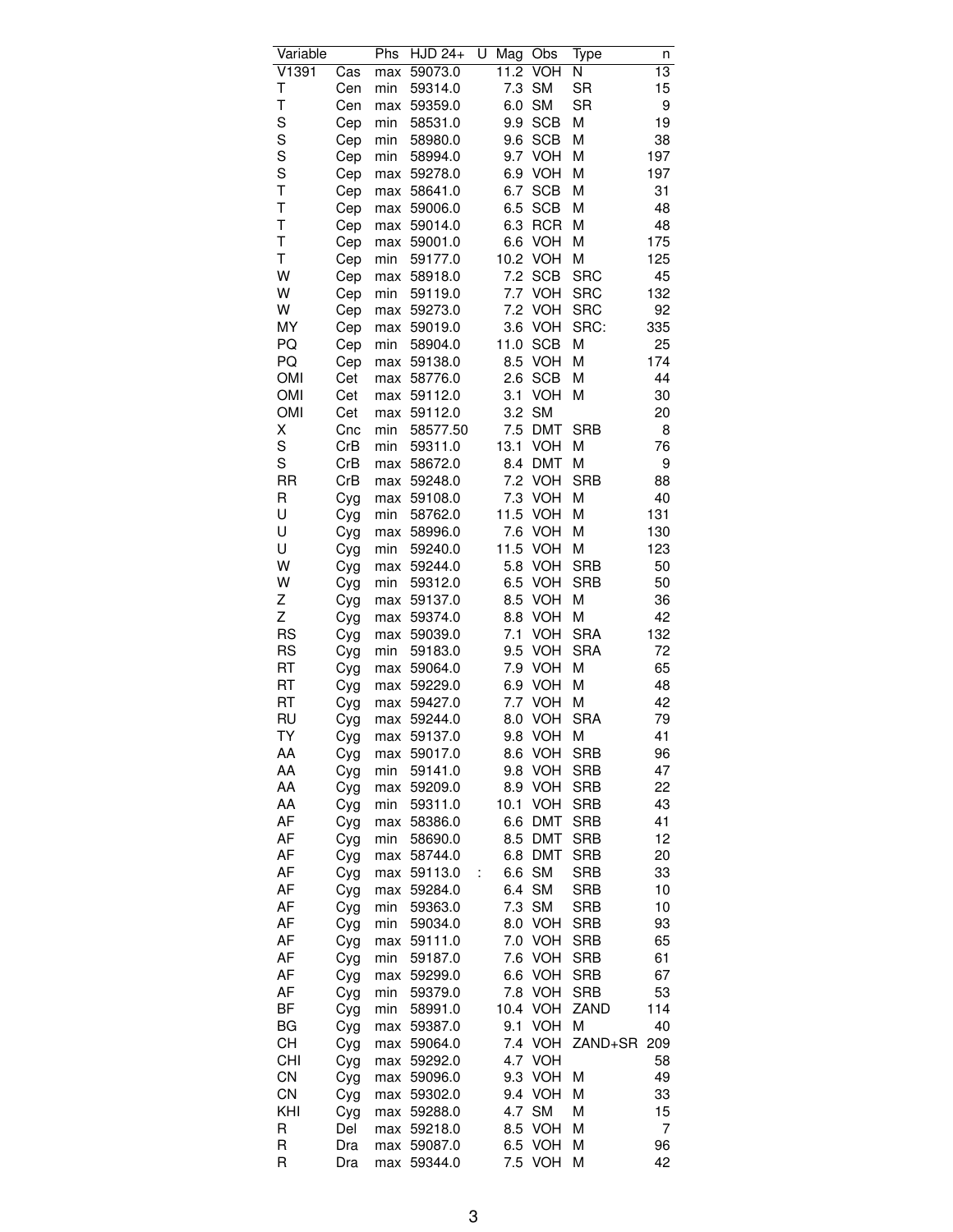| S<br>59104.0<br>8.6<br><b>VOH</b><br><b>SRB</b><br>119<br>Dra<br>max<br>S<br>VOH<br>59196.0<br>9.1<br><b>SRB</b><br>119<br>Dra<br>min<br>S<br><b>VOH</b><br><b>SRB</b><br>59291.0<br>8.6<br>119<br>Dra<br>max<br>Υ<br><b>VOH</b><br>M<br>42<br>Dra<br>59190.0<br>8.8<br>max<br><b>SV</b><br>9.3<br><b>VOH</b><br>M<br>23<br>Dra<br>59125.0<br>max<br>SV<br>9.3<br><b>VOH</b><br>M<br>21<br>Dra<br>59384.0<br>max<br>AH<br><b>SCB</b><br><b>SRB</b><br>17<br>min<br>58968.0<br>8.4<br>Dra<br>AP<br><b>VOH</b><br>M:<br>12<br>59099.0<br>11.1<br>Dra<br>max<br>AP<br>14<br>11.0<br><b>VOH</b><br>M:<br>Dra<br>59382.0<br>max<br>CZ<br><b>VOH</b><br>Μ<br>34<br>Dra<br>59312.0<br>10.5<br>max<br>R<br><b>VOH</b><br>M<br>22<br>Gem<br>59283.0<br>6.6<br>max<br>SS<br><b>VOH</b><br><b>RVA</b><br>59204.0<br>9.8<br>18<br>Gem<br>min<br><b>ST</b><br>VOH<br>M<br>25<br>59317.0<br>9.8<br>Gem<br>max<br>ZZ<br><b>VOH</b><br>19<br>59230.0<br>9.3<br>Μ<br>Gem<br>max<br><b>ETA</b><br>58<br>3.5<br><b>VOH</b><br>SRA+EA<br>Gem<br>min<br>59177.0<br>S<br>40<br>Her<br>59149.0<br>7.8<br><b>VOH</b><br>M<br>max<br>T<br>59128.0<br>8.4<br><b>VOH</b><br>Μ<br>Her<br>33<br>max<br>T<br>40<br>59307.0<br>8.4<br><b>VOH</b><br>Μ<br>Her<br>max<br>U<br>12.3<br>VOH<br>Her<br>M<br>82<br>min<br>59000.0<br>U<br><b>VOH</b><br>65<br>Her<br>59162.0<br>7.7<br>M<br>max<br>W<br>Her<br>59333.0<br>8.0<br><b>VOH</b><br>M<br>52<br>max<br>Χ<br>Her<br>59359.0<br><b>SM</b><br><b>SRB</b><br>5.8<br>6<br>max<br><b>RS</b><br>Her<br><b>VOH</b><br>M<br>50<br>59424.0<br>7.8<br>max<br>SX<br><b>SRD</b><br>Her<br>7.8<br><b>NMN</b><br>9<br>58942.0<br>max<br>SX<br>8.3<br><b>NMN</b><br>SRD<br>7<br>Her<br>min<br>58966.0<br>SX<br><b>SRD</b><br>7<br>Her<br>59044.0<br>7.8<br><b>NMN</b><br>max<br>SX<br>9.4<br><b>SM</b><br><b>SRD</b><br>9<br>Her<br>min<br>59310.0<br>SX<br>8.8<br><b>VOH</b><br><b>SRD</b><br>35<br>Her<br>min<br>59325.0<br>UU<br><b>NMN</b><br><b>SRD</b><br>Her<br>58947.0<br>9.2<br>11<br>min<br>UU<br><b>SRD</b><br>Her<br>58976.0<br>8.9<br><b>NMN</b><br>11<br>max<br>UU<br><b>SRD</b><br>4<br>Her<br>59056.0<br>8.9<br><b>NMN</b><br>max<br>UU<br>27<br>58950.0<br>9.3<br><b>VOH</b><br><b>SRD</b><br>Her<br>min<br>AC<br>Her<br><b>SM</b><br><b>RVA</b><br>12<br>min<br>59029.0<br>8.4<br>SM<br>AC<br>7.9<br><b>RVA</b><br>10<br>Her<br>min<br>59069.0<br>AC<br><b>SM</b><br>min<br>59104.0<br>8.2<br><b>RVA</b><br>5<br>Her<br><b>SM</b><br>12<br>AC<br>Her<br>59179.0<br>8.2<br><b>RVA</b><br>min<br><b>SM</b><br>AC<br>59325.0<br>8.2<br><b>RVA</b><br>15<br>Her<br>min<br><b>SM</b><br>M<br>R<br>59295.0<br>8.0<br>17<br>Hya<br>min<br>V<br><b>SM</b><br><b>SRA</b><br>20<br>59275.0<br>8.3<br>Hya<br>min<br>t<br>RT<br><b>SM</b><br><b>SRB</b><br>19<br>59172.0<br>8.4<br>Hya<br>min<br>8.2 SM<br>RT<br>Hya<br>59273.0<br>SRB<br>22<br>min<br>RT<br>7.1<br><b>SM</b><br><b>SRB</b><br>Hya<br>59325.0<br>8<br>max<br>S<br>7.8<br><b>VOH</b><br>М<br>27<br>59433.0<br>Lac<br>max<br><b>DMT</b><br>Μ<br>22<br>R<br>58528.0<br>5.5<br>Leo<br>max<br>R<br><b>RCR</b><br>Μ<br>20<br>58936.0<br>7.9<br>Leo<br>max<br>R<br><b>VOH</b><br>47<br>59151.0<br>5.7<br>Μ<br>Leo<br>max<br>R<br>10.4<br><b>VOH</b><br>Μ<br>47<br>min<br>59326.0<br>Leo<br>S<br>10.7<br><b>VOH</b><br>Μ<br>17<br>59306.0<br>Leo<br>max<br>R<br>7.9<br><b>VOH</b><br>48<br>59110.0<br>М<br>Lyn<br>max<br>W<br>Μ<br>Lyr<br>59234.0<br>8.0<br>VOH<br>29<br>max<br>W<br>53<br>59331.0<br>12.8<br><b>VOH</b><br>Μ<br>Lyr<br>min<br>W<br><b>VOH</b><br>M<br>67<br>Lyr<br>59432.0<br>8.4<br>max<br><b>SPI</b><br><b>RR</b><br><b>RRAB</b><br>10<br>Lyr<br>59379.57<br>max<br>U<br><b>SM</b><br>Mon<br>7.3<br><b>RVB</b><br>min<br>59262.0<br>10<br>t<br>U<br><b>SM</b><br>Mon<br>min<br>59303.0<br>6.1<br>RVB<br>17<br>Χ<br><b>SM</b><br><b>SRA</b><br>25<br>Mon<br>59279.0<br>7.2<br>max<br>Χ<br><b>VOH</b><br>77<br>Oph<br>59181.0<br>6.6<br>М<br>max<br>Z<br><b>VOH</b><br>Μ<br>74<br>Oph<br>59039.0<br>8.3<br>max<br>U<br>11.9<br>VOH<br>Μ<br>49<br>Ori<br>min<br>59221.0<br>Υ<br><b>VOH</b><br>Ori<br>59172.0<br>9.9<br>Μ<br>20<br>max<br>BK<br>10.2 VOH<br>38<br>Ori<br>59207.0<br>Μ<br>max | Variable | Phs | <b>HJD 24+</b> | U | Mag | Obs | Type | n |
|--------------------------------------------------------------------------------------------------------------------------------------------------------------------------------------------------------------------------------------------------------------------------------------------------------------------------------------------------------------------------------------------------------------------------------------------------------------------------------------------------------------------------------------------------------------------------------------------------------------------------------------------------------------------------------------------------------------------------------------------------------------------------------------------------------------------------------------------------------------------------------------------------------------------------------------------------------------------------------------------------------------------------------------------------------------------------------------------------------------------------------------------------------------------------------------------------------------------------------------------------------------------------------------------------------------------------------------------------------------------------------------------------------------------------------------------------------------------------------------------------------------------------------------------------------------------------------------------------------------------------------------------------------------------------------------------------------------------------------------------------------------------------------------------------------------------------------------------------------------------------------------------------------------------------------------------------------------------------------------------------------------------------------------------------------------------------------------------------------------------------------------------------------------------------------------------------------------------------------------------------------------------------------------------------------------------------------------------------------------------------------------------------------------------------------------------------------------------------------------------------------------------------------------------------------------------------------------------------------------------------------------------------------------------------------------------------------------------------------------------------------------------------------------------------------------------------------------------------------------------------------------------------------------------------------------------------------------------------------------------------------------------------------------------------------------------------------------------------------------------------------------------------------------------------------------------------------------------------------------------------------------------------------------------------------------------------------------------------------------------------------------------------------------------------------------------------------------------------------------------------------------------------------------------------------------------------------------------------------------------------------------------------------------------------------------------------------------------------------------------------------------------------------------------------------------------------------------------------------------------------------------------------------------------------------------------------------------------------------------------------------------------------------------------------------------------------------------------------------------------------------------------------------------------------------|----------|-----|----------------|---|-----|-----|------|---|
|                                                                                                                                                                                                                                                                                                                                                                                                                                                                                                                                                                                                                                                                                                                                                                                                                                                                                                                                                                                                                                                                                                                                                                                                                                                                                                                                                                                                                                                                                                                                                                                                                                                                                                                                                                                                                                                                                                                                                                                                                                                                                                                                                                                                                                                                                                                                                                                                                                                                                                                                                                                                                                                                                                                                                                                                                                                                                                                                                                                                                                                                                                                                                                                                                                                                                                                                                                                                                                                                                                                                                                                                                                                                                                                                                                                                                                                                                                                                                                                                                                                                                                                                                                                |          |     |                |   |     |     |      |   |
|                                                                                                                                                                                                                                                                                                                                                                                                                                                                                                                                                                                                                                                                                                                                                                                                                                                                                                                                                                                                                                                                                                                                                                                                                                                                                                                                                                                                                                                                                                                                                                                                                                                                                                                                                                                                                                                                                                                                                                                                                                                                                                                                                                                                                                                                                                                                                                                                                                                                                                                                                                                                                                                                                                                                                                                                                                                                                                                                                                                                                                                                                                                                                                                                                                                                                                                                                                                                                                                                                                                                                                                                                                                                                                                                                                                                                                                                                                                                                                                                                                                                                                                                                                                |          |     |                |   |     |     |      |   |
|                                                                                                                                                                                                                                                                                                                                                                                                                                                                                                                                                                                                                                                                                                                                                                                                                                                                                                                                                                                                                                                                                                                                                                                                                                                                                                                                                                                                                                                                                                                                                                                                                                                                                                                                                                                                                                                                                                                                                                                                                                                                                                                                                                                                                                                                                                                                                                                                                                                                                                                                                                                                                                                                                                                                                                                                                                                                                                                                                                                                                                                                                                                                                                                                                                                                                                                                                                                                                                                                                                                                                                                                                                                                                                                                                                                                                                                                                                                                                                                                                                                                                                                                                                                |          |     |                |   |     |     |      |   |
|                                                                                                                                                                                                                                                                                                                                                                                                                                                                                                                                                                                                                                                                                                                                                                                                                                                                                                                                                                                                                                                                                                                                                                                                                                                                                                                                                                                                                                                                                                                                                                                                                                                                                                                                                                                                                                                                                                                                                                                                                                                                                                                                                                                                                                                                                                                                                                                                                                                                                                                                                                                                                                                                                                                                                                                                                                                                                                                                                                                                                                                                                                                                                                                                                                                                                                                                                                                                                                                                                                                                                                                                                                                                                                                                                                                                                                                                                                                                                                                                                                                                                                                                                                                |          |     |                |   |     |     |      |   |
|                                                                                                                                                                                                                                                                                                                                                                                                                                                                                                                                                                                                                                                                                                                                                                                                                                                                                                                                                                                                                                                                                                                                                                                                                                                                                                                                                                                                                                                                                                                                                                                                                                                                                                                                                                                                                                                                                                                                                                                                                                                                                                                                                                                                                                                                                                                                                                                                                                                                                                                                                                                                                                                                                                                                                                                                                                                                                                                                                                                                                                                                                                                                                                                                                                                                                                                                                                                                                                                                                                                                                                                                                                                                                                                                                                                                                                                                                                                                                                                                                                                                                                                                                                                |          |     |                |   |     |     |      |   |
|                                                                                                                                                                                                                                                                                                                                                                                                                                                                                                                                                                                                                                                                                                                                                                                                                                                                                                                                                                                                                                                                                                                                                                                                                                                                                                                                                                                                                                                                                                                                                                                                                                                                                                                                                                                                                                                                                                                                                                                                                                                                                                                                                                                                                                                                                                                                                                                                                                                                                                                                                                                                                                                                                                                                                                                                                                                                                                                                                                                                                                                                                                                                                                                                                                                                                                                                                                                                                                                                                                                                                                                                                                                                                                                                                                                                                                                                                                                                                                                                                                                                                                                                                                                |          |     |                |   |     |     |      |   |
|                                                                                                                                                                                                                                                                                                                                                                                                                                                                                                                                                                                                                                                                                                                                                                                                                                                                                                                                                                                                                                                                                                                                                                                                                                                                                                                                                                                                                                                                                                                                                                                                                                                                                                                                                                                                                                                                                                                                                                                                                                                                                                                                                                                                                                                                                                                                                                                                                                                                                                                                                                                                                                                                                                                                                                                                                                                                                                                                                                                                                                                                                                                                                                                                                                                                                                                                                                                                                                                                                                                                                                                                                                                                                                                                                                                                                                                                                                                                                                                                                                                                                                                                                                                |          |     |                |   |     |     |      |   |
|                                                                                                                                                                                                                                                                                                                                                                                                                                                                                                                                                                                                                                                                                                                                                                                                                                                                                                                                                                                                                                                                                                                                                                                                                                                                                                                                                                                                                                                                                                                                                                                                                                                                                                                                                                                                                                                                                                                                                                                                                                                                                                                                                                                                                                                                                                                                                                                                                                                                                                                                                                                                                                                                                                                                                                                                                                                                                                                                                                                                                                                                                                                                                                                                                                                                                                                                                                                                                                                                                                                                                                                                                                                                                                                                                                                                                                                                                                                                                                                                                                                                                                                                                                                |          |     |                |   |     |     |      |   |
|                                                                                                                                                                                                                                                                                                                                                                                                                                                                                                                                                                                                                                                                                                                                                                                                                                                                                                                                                                                                                                                                                                                                                                                                                                                                                                                                                                                                                                                                                                                                                                                                                                                                                                                                                                                                                                                                                                                                                                                                                                                                                                                                                                                                                                                                                                                                                                                                                                                                                                                                                                                                                                                                                                                                                                                                                                                                                                                                                                                                                                                                                                                                                                                                                                                                                                                                                                                                                                                                                                                                                                                                                                                                                                                                                                                                                                                                                                                                                                                                                                                                                                                                                                                |          |     |                |   |     |     |      |   |
|                                                                                                                                                                                                                                                                                                                                                                                                                                                                                                                                                                                                                                                                                                                                                                                                                                                                                                                                                                                                                                                                                                                                                                                                                                                                                                                                                                                                                                                                                                                                                                                                                                                                                                                                                                                                                                                                                                                                                                                                                                                                                                                                                                                                                                                                                                                                                                                                                                                                                                                                                                                                                                                                                                                                                                                                                                                                                                                                                                                                                                                                                                                                                                                                                                                                                                                                                                                                                                                                                                                                                                                                                                                                                                                                                                                                                                                                                                                                                                                                                                                                                                                                                                                |          |     |                |   |     |     |      |   |
|                                                                                                                                                                                                                                                                                                                                                                                                                                                                                                                                                                                                                                                                                                                                                                                                                                                                                                                                                                                                                                                                                                                                                                                                                                                                                                                                                                                                                                                                                                                                                                                                                                                                                                                                                                                                                                                                                                                                                                                                                                                                                                                                                                                                                                                                                                                                                                                                                                                                                                                                                                                                                                                                                                                                                                                                                                                                                                                                                                                                                                                                                                                                                                                                                                                                                                                                                                                                                                                                                                                                                                                                                                                                                                                                                                                                                                                                                                                                                                                                                                                                                                                                                                                |          |     |                |   |     |     |      |   |
|                                                                                                                                                                                                                                                                                                                                                                                                                                                                                                                                                                                                                                                                                                                                                                                                                                                                                                                                                                                                                                                                                                                                                                                                                                                                                                                                                                                                                                                                                                                                                                                                                                                                                                                                                                                                                                                                                                                                                                                                                                                                                                                                                                                                                                                                                                                                                                                                                                                                                                                                                                                                                                                                                                                                                                                                                                                                                                                                                                                                                                                                                                                                                                                                                                                                                                                                                                                                                                                                                                                                                                                                                                                                                                                                                                                                                                                                                                                                                                                                                                                                                                                                                                                |          |     |                |   |     |     |      |   |
|                                                                                                                                                                                                                                                                                                                                                                                                                                                                                                                                                                                                                                                                                                                                                                                                                                                                                                                                                                                                                                                                                                                                                                                                                                                                                                                                                                                                                                                                                                                                                                                                                                                                                                                                                                                                                                                                                                                                                                                                                                                                                                                                                                                                                                                                                                                                                                                                                                                                                                                                                                                                                                                                                                                                                                                                                                                                                                                                                                                                                                                                                                                                                                                                                                                                                                                                                                                                                                                                                                                                                                                                                                                                                                                                                                                                                                                                                                                                                                                                                                                                                                                                                                                |          |     |                |   |     |     |      |   |
|                                                                                                                                                                                                                                                                                                                                                                                                                                                                                                                                                                                                                                                                                                                                                                                                                                                                                                                                                                                                                                                                                                                                                                                                                                                                                                                                                                                                                                                                                                                                                                                                                                                                                                                                                                                                                                                                                                                                                                                                                                                                                                                                                                                                                                                                                                                                                                                                                                                                                                                                                                                                                                                                                                                                                                                                                                                                                                                                                                                                                                                                                                                                                                                                                                                                                                                                                                                                                                                                                                                                                                                                                                                                                                                                                                                                                                                                                                                                                                                                                                                                                                                                                                                |          |     |                |   |     |     |      |   |
|                                                                                                                                                                                                                                                                                                                                                                                                                                                                                                                                                                                                                                                                                                                                                                                                                                                                                                                                                                                                                                                                                                                                                                                                                                                                                                                                                                                                                                                                                                                                                                                                                                                                                                                                                                                                                                                                                                                                                                                                                                                                                                                                                                                                                                                                                                                                                                                                                                                                                                                                                                                                                                                                                                                                                                                                                                                                                                                                                                                                                                                                                                                                                                                                                                                                                                                                                                                                                                                                                                                                                                                                                                                                                                                                                                                                                                                                                                                                                                                                                                                                                                                                                                                |          |     |                |   |     |     |      |   |
|                                                                                                                                                                                                                                                                                                                                                                                                                                                                                                                                                                                                                                                                                                                                                                                                                                                                                                                                                                                                                                                                                                                                                                                                                                                                                                                                                                                                                                                                                                                                                                                                                                                                                                                                                                                                                                                                                                                                                                                                                                                                                                                                                                                                                                                                                                                                                                                                                                                                                                                                                                                                                                                                                                                                                                                                                                                                                                                                                                                                                                                                                                                                                                                                                                                                                                                                                                                                                                                                                                                                                                                                                                                                                                                                                                                                                                                                                                                                                                                                                                                                                                                                                                                |          |     |                |   |     |     |      |   |
|                                                                                                                                                                                                                                                                                                                                                                                                                                                                                                                                                                                                                                                                                                                                                                                                                                                                                                                                                                                                                                                                                                                                                                                                                                                                                                                                                                                                                                                                                                                                                                                                                                                                                                                                                                                                                                                                                                                                                                                                                                                                                                                                                                                                                                                                                                                                                                                                                                                                                                                                                                                                                                                                                                                                                                                                                                                                                                                                                                                                                                                                                                                                                                                                                                                                                                                                                                                                                                                                                                                                                                                                                                                                                                                                                                                                                                                                                                                                                                                                                                                                                                                                                                                |          |     |                |   |     |     |      |   |
|                                                                                                                                                                                                                                                                                                                                                                                                                                                                                                                                                                                                                                                                                                                                                                                                                                                                                                                                                                                                                                                                                                                                                                                                                                                                                                                                                                                                                                                                                                                                                                                                                                                                                                                                                                                                                                                                                                                                                                                                                                                                                                                                                                                                                                                                                                                                                                                                                                                                                                                                                                                                                                                                                                                                                                                                                                                                                                                                                                                                                                                                                                                                                                                                                                                                                                                                                                                                                                                                                                                                                                                                                                                                                                                                                                                                                                                                                                                                                                                                                                                                                                                                                                                |          |     |                |   |     |     |      |   |
|                                                                                                                                                                                                                                                                                                                                                                                                                                                                                                                                                                                                                                                                                                                                                                                                                                                                                                                                                                                                                                                                                                                                                                                                                                                                                                                                                                                                                                                                                                                                                                                                                                                                                                                                                                                                                                                                                                                                                                                                                                                                                                                                                                                                                                                                                                                                                                                                                                                                                                                                                                                                                                                                                                                                                                                                                                                                                                                                                                                                                                                                                                                                                                                                                                                                                                                                                                                                                                                                                                                                                                                                                                                                                                                                                                                                                                                                                                                                                                                                                                                                                                                                                                                |          |     |                |   |     |     |      |   |
|                                                                                                                                                                                                                                                                                                                                                                                                                                                                                                                                                                                                                                                                                                                                                                                                                                                                                                                                                                                                                                                                                                                                                                                                                                                                                                                                                                                                                                                                                                                                                                                                                                                                                                                                                                                                                                                                                                                                                                                                                                                                                                                                                                                                                                                                                                                                                                                                                                                                                                                                                                                                                                                                                                                                                                                                                                                                                                                                                                                                                                                                                                                                                                                                                                                                                                                                                                                                                                                                                                                                                                                                                                                                                                                                                                                                                                                                                                                                                                                                                                                                                                                                                                                |          |     |                |   |     |     |      |   |
|                                                                                                                                                                                                                                                                                                                                                                                                                                                                                                                                                                                                                                                                                                                                                                                                                                                                                                                                                                                                                                                                                                                                                                                                                                                                                                                                                                                                                                                                                                                                                                                                                                                                                                                                                                                                                                                                                                                                                                                                                                                                                                                                                                                                                                                                                                                                                                                                                                                                                                                                                                                                                                                                                                                                                                                                                                                                                                                                                                                                                                                                                                                                                                                                                                                                                                                                                                                                                                                                                                                                                                                                                                                                                                                                                                                                                                                                                                                                                                                                                                                                                                                                                                                |          |     |                |   |     |     |      |   |
|                                                                                                                                                                                                                                                                                                                                                                                                                                                                                                                                                                                                                                                                                                                                                                                                                                                                                                                                                                                                                                                                                                                                                                                                                                                                                                                                                                                                                                                                                                                                                                                                                                                                                                                                                                                                                                                                                                                                                                                                                                                                                                                                                                                                                                                                                                                                                                                                                                                                                                                                                                                                                                                                                                                                                                                                                                                                                                                                                                                                                                                                                                                                                                                                                                                                                                                                                                                                                                                                                                                                                                                                                                                                                                                                                                                                                                                                                                                                                                                                                                                                                                                                                                                |          |     |                |   |     |     |      |   |
|                                                                                                                                                                                                                                                                                                                                                                                                                                                                                                                                                                                                                                                                                                                                                                                                                                                                                                                                                                                                                                                                                                                                                                                                                                                                                                                                                                                                                                                                                                                                                                                                                                                                                                                                                                                                                                                                                                                                                                                                                                                                                                                                                                                                                                                                                                                                                                                                                                                                                                                                                                                                                                                                                                                                                                                                                                                                                                                                                                                                                                                                                                                                                                                                                                                                                                                                                                                                                                                                                                                                                                                                                                                                                                                                                                                                                                                                                                                                                                                                                                                                                                                                                                                |          |     |                |   |     |     |      |   |
|                                                                                                                                                                                                                                                                                                                                                                                                                                                                                                                                                                                                                                                                                                                                                                                                                                                                                                                                                                                                                                                                                                                                                                                                                                                                                                                                                                                                                                                                                                                                                                                                                                                                                                                                                                                                                                                                                                                                                                                                                                                                                                                                                                                                                                                                                                                                                                                                                                                                                                                                                                                                                                                                                                                                                                                                                                                                                                                                                                                                                                                                                                                                                                                                                                                                                                                                                                                                                                                                                                                                                                                                                                                                                                                                                                                                                                                                                                                                                                                                                                                                                                                                                                                |          |     |                |   |     |     |      |   |
|                                                                                                                                                                                                                                                                                                                                                                                                                                                                                                                                                                                                                                                                                                                                                                                                                                                                                                                                                                                                                                                                                                                                                                                                                                                                                                                                                                                                                                                                                                                                                                                                                                                                                                                                                                                                                                                                                                                                                                                                                                                                                                                                                                                                                                                                                                                                                                                                                                                                                                                                                                                                                                                                                                                                                                                                                                                                                                                                                                                                                                                                                                                                                                                                                                                                                                                                                                                                                                                                                                                                                                                                                                                                                                                                                                                                                                                                                                                                                                                                                                                                                                                                                                                |          |     |                |   |     |     |      |   |
|                                                                                                                                                                                                                                                                                                                                                                                                                                                                                                                                                                                                                                                                                                                                                                                                                                                                                                                                                                                                                                                                                                                                                                                                                                                                                                                                                                                                                                                                                                                                                                                                                                                                                                                                                                                                                                                                                                                                                                                                                                                                                                                                                                                                                                                                                                                                                                                                                                                                                                                                                                                                                                                                                                                                                                                                                                                                                                                                                                                                                                                                                                                                                                                                                                                                                                                                                                                                                                                                                                                                                                                                                                                                                                                                                                                                                                                                                                                                                                                                                                                                                                                                                                                |          |     |                |   |     |     |      |   |
|                                                                                                                                                                                                                                                                                                                                                                                                                                                                                                                                                                                                                                                                                                                                                                                                                                                                                                                                                                                                                                                                                                                                                                                                                                                                                                                                                                                                                                                                                                                                                                                                                                                                                                                                                                                                                                                                                                                                                                                                                                                                                                                                                                                                                                                                                                                                                                                                                                                                                                                                                                                                                                                                                                                                                                                                                                                                                                                                                                                                                                                                                                                                                                                                                                                                                                                                                                                                                                                                                                                                                                                                                                                                                                                                                                                                                                                                                                                                                                                                                                                                                                                                                                                |          |     |                |   |     |     |      |   |
|                                                                                                                                                                                                                                                                                                                                                                                                                                                                                                                                                                                                                                                                                                                                                                                                                                                                                                                                                                                                                                                                                                                                                                                                                                                                                                                                                                                                                                                                                                                                                                                                                                                                                                                                                                                                                                                                                                                                                                                                                                                                                                                                                                                                                                                                                                                                                                                                                                                                                                                                                                                                                                                                                                                                                                                                                                                                                                                                                                                                                                                                                                                                                                                                                                                                                                                                                                                                                                                                                                                                                                                                                                                                                                                                                                                                                                                                                                                                                                                                                                                                                                                                                                                |          |     |                |   |     |     |      |   |
|                                                                                                                                                                                                                                                                                                                                                                                                                                                                                                                                                                                                                                                                                                                                                                                                                                                                                                                                                                                                                                                                                                                                                                                                                                                                                                                                                                                                                                                                                                                                                                                                                                                                                                                                                                                                                                                                                                                                                                                                                                                                                                                                                                                                                                                                                                                                                                                                                                                                                                                                                                                                                                                                                                                                                                                                                                                                                                                                                                                                                                                                                                                                                                                                                                                                                                                                                                                                                                                                                                                                                                                                                                                                                                                                                                                                                                                                                                                                                                                                                                                                                                                                                                                |          |     |                |   |     |     |      |   |
|                                                                                                                                                                                                                                                                                                                                                                                                                                                                                                                                                                                                                                                                                                                                                                                                                                                                                                                                                                                                                                                                                                                                                                                                                                                                                                                                                                                                                                                                                                                                                                                                                                                                                                                                                                                                                                                                                                                                                                                                                                                                                                                                                                                                                                                                                                                                                                                                                                                                                                                                                                                                                                                                                                                                                                                                                                                                                                                                                                                                                                                                                                                                                                                                                                                                                                                                                                                                                                                                                                                                                                                                                                                                                                                                                                                                                                                                                                                                                                                                                                                                                                                                                                                |          |     |                |   |     |     |      |   |
|                                                                                                                                                                                                                                                                                                                                                                                                                                                                                                                                                                                                                                                                                                                                                                                                                                                                                                                                                                                                                                                                                                                                                                                                                                                                                                                                                                                                                                                                                                                                                                                                                                                                                                                                                                                                                                                                                                                                                                                                                                                                                                                                                                                                                                                                                                                                                                                                                                                                                                                                                                                                                                                                                                                                                                                                                                                                                                                                                                                                                                                                                                                                                                                                                                                                                                                                                                                                                                                                                                                                                                                                                                                                                                                                                                                                                                                                                                                                                                                                                                                                                                                                                                                |          |     |                |   |     |     |      |   |
|                                                                                                                                                                                                                                                                                                                                                                                                                                                                                                                                                                                                                                                                                                                                                                                                                                                                                                                                                                                                                                                                                                                                                                                                                                                                                                                                                                                                                                                                                                                                                                                                                                                                                                                                                                                                                                                                                                                                                                                                                                                                                                                                                                                                                                                                                                                                                                                                                                                                                                                                                                                                                                                                                                                                                                                                                                                                                                                                                                                                                                                                                                                                                                                                                                                                                                                                                                                                                                                                                                                                                                                                                                                                                                                                                                                                                                                                                                                                                                                                                                                                                                                                                                                |          |     |                |   |     |     |      |   |
|                                                                                                                                                                                                                                                                                                                                                                                                                                                                                                                                                                                                                                                                                                                                                                                                                                                                                                                                                                                                                                                                                                                                                                                                                                                                                                                                                                                                                                                                                                                                                                                                                                                                                                                                                                                                                                                                                                                                                                                                                                                                                                                                                                                                                                                                                                                                                                                                                                                                                                                                                                                                                                                                                                                                                                                                                                                                                                                                                                                                                                                                                                                                                                                                                                                                                                                                                                                                                                                                                                                                                                                                                                                                                                                                                                                                                                                                                                                                                                                                                                                                                                                                                                                |          |     |                |   |     |     |      |   |
|                                                                                                                                                                                                                                                                                                                                                                                                                                                                                                                                                                                                                                                                                                                                                                                                                                                                                                                                                                                                                                                                                                                                                                                                                                                                                                                                                                                                                                                                                                                                                                                                                                                                                                                                                                                                                                                                                                                                                                                                                                                                                                                                                                                                                                                                                                                                                                                                                                                                                                                                                                                                                                                                                                                                                                                                                                                                                                                                                                                                                                                                                                                                                                                                                                                                                                                                                                                                                                                                                                                                                                                                                                                                                                                                                                                                                                                                                                                                                                                                                                                                                                                                                                                |          |     |                |   |     |     |      |   |
|                                                                                                                                                                                                                                                                                                                                                                                                                                                                                                                                                                                                                                                                                                                                                                                                                                                                                                                                                                                                                                                                                                                                                                                                                                                                                                                                                                                                                                                                                                                                                                                                                                                                                                                                                                                                                                                                                                                                                                                                                                                                                                                                                                                                                                                                                                                                                                                                                                                                                                                                                                                                                                                                                                                                                                                                                                                                                                                                                                                                                                                                                                                                                                                                                                                                                                                                                                                                                                                                                                                                                                                                                                                                                                                                                                                                                                                                                                                                                                                                                                                                                                                                                                                |          |     |                |   |     |     |      |   |
|                                                                                                                                                                                                                                                                                                                                                                                                                                                                                                                                                                                                                                                                                                                                                                                                                                                                                                                                                                                                                                                                                                                                                                                                                                                                                                                                                                                                                                                                                                                                                                                                                                                                                                                                                                                                                                                                                                                                                                                                                                                                                                                                                                                                                                                                                                                                                                                                                                                                                                                                                                                                                                                                                                                                                                                                                                                                                                                                                                                                                                                                                                                                                                                                                                                                                                                                                                                                                                                                                                                                                                                                                                                                                                                                                                                                                                                                                                                                                                                                                                                                                                                                                                                |          |     |                |   |     |     |      |   |
|                                                                                                                                                                                                                                                                                                                                                                                                                                                                                                                                                                                                                                                                                                                                                                                                                                                                                                                                                                                                                                                                                                                                                                                                                                                                                                                                                                                                                                                                                                                                                                                                                                                                                                                                                                                                                                                                                                                                                                                                                                                                                                                                                                                                                                                                                                                                                                                                                                                                                                                                                                                                                                                                                                                                                                                                                                                                                                                                                                                                                                                                                                                                                                                                                                                                                                                                                                                                                                                                                                                                                                                                                                                                                                                                                                                                                                                                                                                                                                                                                                                                                                                                                                                |          |     |                |   |     |     |      |   |
|                                                                                                                                                                                                                                                                                                                                                                                                                                                                                                                                                                                                                                                                                                                                                                                                                                                                                                                                                                                                                                                                                                                                                                                                                                                                                                                                                                                                                                                                                                                                                                                                                                                                                                                                                                                                                                                                                                                                                                                                                                                                                                                                                                                                                                                                                                                                                                                                                                                                                                                                                                                                                                                                                                                                                                                                                                                                                                                                                                                                                                                                                                                                                                                                                                                                                                                                                                                                                                                                                                                                                                                                                                                                                                                                                                                                                                                                                                                                                                                                                                                                                                                                                                                |          |     |                |   |     |     |      |   |
|                                                                                                                                                                                                                                                                                                                                                                                                                                                                                                                                                                                                                                                                                                                                                                                                                                                                                                                                                                                                                                                                                                                                                                                                                                                                                                                                                                                                                                                                                                                                                                                                                                                                                                                                                                                                                                                                                                                                                                                                                                                                                                                                                                                                                                                                                                                                                                                                                                                                                                                                                                                                                                                                                                                                                                                                                                                                                                                                                                                                                                                                                                                                                                                                                                                                                                                                                                                                                                                                                                                                                                                                                                                                                                                                                                                                                                                                                                                                                                                                                                                                                                                                                                                |          |     |                |   |     |     |      |   |
|                                                                                                                                                                                                                                                                                                                                                                                                                                                                                                                                                                                                                                                                                                                                                                                                                                                                                                                                                                                                                                                                                                                                                                                                                                                                                                                                                                                                                                                                                                                                                                                                                                                                                                                                                                                                                                                                                                                                                                                                                                                                                                                                                                                                                                                                                                                                                                                                                                                                                                                                                                                                                                                                                                                                                                                                                                                                                                                                                                                                                                                                                                                                                                                                                                                                                                                                                                                                                                                                                                                                                                                                                                                                                                                                                                                                                                                                                                                                                                                                                                                                                                                                                                                |          |     |                |   |     |     |      |   |
|                                                                                                                                                                                                                                                                                                                                                                                                                                                                                                                                                                                                                                                                                                                                                                                                                                                                                                                                                                                                                                                                                                                                                                                                                                                                                                                                                                                                                                                                                                                                                                                                                                                                                                                                                                                                                                                                                                                                                                                                                                                                                                                                                                                                                                                                                                                                                                                                                                                                                                                                                                                                                                                                                                                                                                                                                                                                                                                                                                                                                                                                                                                                                                                                                                                                                                                                                                                                                                                                                                                                                                                                                                                                                                                                                                                                                                                                                                                                                                                                                                                                                                                                                                                |          |     |                |   |     |     |      |   |
|                                                                                                                                                                                                                                                                                                                                                                                                                                                                                                                                                                                                                                                                                                                                                                                                                                                                                                                                                                                                                                                                                                                                                                                                                                                                                                                                                                                                                                                                                                                                                                                                                                                                                                                                                                                                                                                                                                                                                                                                                                                                                                                                                                                                                                                                                                                                                                                                                                                                                                                                                                                                                                                                                                                                                                                                                                                                                                                                                                                                                                                                                                                                                                                                                                                                                                                                                                                                                                                                                                                                                                                                                                                                                                                                                                                                                                                                                                                                                                                                                                                                                                                                                                                |          |     |                |   |     |     |      |   |
|                                                                                                                                                                                                                                                                                                                                                                                                                                                                                                                                                                                                                                                                                                                                                                                                                                                                                                                                                                                                                                                                                                                                                                                                                                                                                                                                                                                                                                                                                                                                                                                                                                                                                                                                                                                                                                                                                                                                                                                                                                                                                                                                                                                                                                                                                                                                                                                                                                                                                                                                                                                                                                                                                                                                                                                                                                                                                                                                                                                                                                                                                                                                                                                                                                                                                                                                                                                                                                                                                                                                                                                                                                                                                                                                                                                                                                                                                                                                                                                                                                                                                                                                                                                |          |     |                |   |     |     |      |   |
|                                                                                                                                                                                                                                                                                                                                                                                                                                                                                                                                                                                                                                                                                                                                                                                                                                                                                                                                                                                                                                                                                                                                                                                                                                                                                                                                                                                                                                                                                                                                                                                                                                                                                                                                                                                                                                                                                                                                                                                                                                                                                                                                                                                                                                                                                                                                                                                                                                                                                                                                                                                                                                                                                                                                                                                                                                                                                                                                                                                                                                                                                                                                                                                                                                                                                                                                                                                                                                                                                                                                                                                                                                                                                                                                                                                                                                                                                                                                                                                                                                                                                                                                                                                |          |     |                |   |     |     |      |   |
|                                                                                                                                                                                                                                                                                                                                                                                                                                                                                                                                                                                                                                                                                                                                                                                                                                                                                                                                                                                                                                                                                                                                                                                                                                                                                                                                                                                                                                                                                                                                                                                                                                                                                                                                                                                                                                                                                                                                                                                                                                                                                                                                                                                                                                                                                                                                                                                                                                                                                                                                                                                                                                                                                                                                                                                                                                                                                                                                                                                                                                                                                                                                                                                                                                                                                                                                                                                                                                                                                                                                                                                                                                                                                                                                                                                                                                                                                                                                                                                                                                                                                                                                                                                |          |     |                |   |     |     |      |   |
|                                                                                                                                                                                                                                                                                                                                                                                                                                                                                                                                                                                                                                                                                                                                                                                                                                                                                                                                                                                                                                                                                                                                                                                                                                                                                                                                                                                                                                                                                                                                                                                                                                                                                                                                                                                                                                                                                                                                                                                                                                                                                                                                                                                                                                                                                                                                                                                                                                                                                                                                                                                                                                                                                                                                                                                                                                                                                                                                                                                                                                                                                                                                                                                                                                                                                                                                                                                                                                                                                                                                                                                                                                                                                                                                                                                                                                                                                                                                                                                                                                                                                                                                                                                |          |     |                |   |     |     |      |   |
|                                                                                                                                                                                                                                                                                                                                                                                                                                                                                                                                                                                                                                                                                                                                                                                                                                                                                                                                                                                                                                                                                                                                                                                                                                                                                                                                                                                                                                                                                                                                                                                                                                                                                                                                                                                                                                                                                                                                                                                                                                                                                                                                                                                                                                                                                                                                                                                                                                                                                                                                                                                                                                                                                                                                                                                                                                                                                                                                                                                                                                                                                                                                                                                                                                                                                                                                                                                                                                                                                                                                                                                                                                                                                                                                                                                                                                                                                                                                                                                                                                                                                                                                                                                |          |     |                |   |     |     |      |   |
|                                                                                                                                                                                                                                                                                                                                                                                                                                                                                                                                                                                                                                                                                                                                                                                                                                                                                                                                                                                                                                                                                                                                                                                                                                                                                                                                                                                                                                                                                                                                                                                                                                                                                                                                                                                                                                                                                                                                                                                                                                                                                                                                                                                                                                                                                                                                                                                                                                                                                                                                                                                                                                                                                                                                                                                                                                                                                                                                                                                                                                                                                                                                                                                                                                                                                                                                                                                                                                                                                                                                                                                                                                                                                                                                                                                                                                                                                                                                                                                                                                                                                                                                                                                |          |     |                |   |     |     |      |   |
|                                                                                                                                                                                                                                                                                                                                                                                                                                                                                                                                                                                                                                                                                                                                                                                                                                                                                                                                                                                                                                                                                                                                                                                                                                                                                                                                                                                                                                                                                                                                                                                                                                                                                                                                                                                                                                                                                                                                                                                                                                                                                                                                                                                                                                                                                                                                                                                                                                                                                                                                                                                                                                                                                                                                                                                                                                                                                                                                                                                                                                                                                                                                                                                                                                                                                                                                                                                                                                                                                                                                                                                                                                                                                                                                                                                                                                                                                                                                                                                                                                                                                                                                                                                |          |     |                |   |     |     |      |   |
|                                                                                                                                                                                                                                                                                                                                                                                                                                                                                                                                                                                                                                                                                                                                                                                                                                                                                                                                                                                                                                                                                                                                                                                                                                                                                                                                                                                                                                                                                                                                                                                                                                                                                                                                                                                                                                                                                                                                                                                                                                                                                                                                                                                                                                                                                                                                                                                                                                                                                                                                                                                                                                                                                                                                                                                                                                                                                                                                                                                                                                                                                                                                                                                                                                                                                                                                                                                                                                                                                                                                                                                                                                                                                                                                                                                                                                                                                                                                                                                                                                                                                                                                                                                |          |     |                |   |     |     |      |   |
|                                                                                                                                                                                                                                                                                                                                                                                                                                                                                                                                                                                                                                                                                                                                                                                                                                                                                                                                                                                                                                                                                                                                                                                                                                                                                                                                                                                                                                                                                                                                                                                                                                                                                                                                                                                                                                                                                                                                                                                                                                                                                                                                                                                                                                                                                                                                                                                                                                                                                                                                                                                                                                                                                                                                                                                                                                                                                                                                                                                                                                                                                                                                                                                                                                                                                                                                                                                                                                                                                                                                                                                                                                                                                                                                                                                                                                                                                                                                                                                                                                                                                                                                                                                |          |     |                |   |     |     |      |   |
|                                                                                                                                                                                                                                                                                                                                                                                                                                                                                                                                                                                                                                                                                                                                                                                                                                                                                                                                                                                                                                                                                                                                                                                                                                                                                                                                                                                                                                                                                                                                                                                                                                                                                                                                                                                                                                                                                                                                                                                                                                                                                                                                                                                                                                                                                                                                                                                                                                                                                                                                                                                                                                                                                                                                                                                                                                                                                                                                                                                                                                                                                                                                                                                                                                                                                                                                                                                                                                                                                                                                                                                                                                                                                                                                                                                                                                                                                                                                                                                                                                                                                                                                                                                |          |     |                |   |     |     |      |   |
|                                                                                                                                                                                                                                                                                                                                                                                                                                                                                                                                                                                                                                                                                                                                                                                                                                                                                                                                                                                                                                                                                                                                                                                                                                                                                                                                                                                                                                                                                                                                                                                                                                                                                                                                                                                                                                                                                                                                                                                                                                                                                                                                                                                                                                                                                                                                                                                                                                                                                                                                                                                                                                                                                                                                                                                                                                                                                                                                                                                                                                                                                                                                                                                                                                                                                                                                                                                                                                                                                                                                                                                                                                                                                                                                                                                                                                                                                                                                                                                                                                                                                                                                                                                |          |     |                |   |     |     |      |   |
|                                                                                                                                                                                                                                                                                                                                                                                                                                                                                                                                                                                                                                                                                                                                                                                                                                                                                                                                                                                                                                                                                                                                                                                                                                                                                                                                                                                                                                                                                                                                                                                                                                                                                                                                                                                                                                                                                                                                                                                                                                                                                                                                                                                                                                                                                                                                                                                                                                                                                                                                                                                                                                                                                                                                                                                                                                                                                                                                                                                                                                                                                                                                                                                                                                                                                                                                                                                                                                                                                                                                                                                                                                                                                                                                                                                                                                                                                                                                                                                                                                                                                                                                                                                |          |     |                |   |     |     |      |   |
|                                                                                                                                                                                                                                                                                                                                                                                                                                                                                                                                                                                                                                                                                                                                                                                                                                                                                                                                                                                                                                                                                                                                                                                                                                                                                                                                                                                                                                                                                                                                                                                                                                                                                                                                                                                                                                                                                                                                                                                                                                                                                                                                                                                                                                                                                                                                                                                                                                                                                                                                                                                                                                                                                                                                                                                                                                                                                                                                                                                                                                                                                                                                                                                                                                                                                                                                                                                                                                                                                                                                                                                                                                                                                                                                                                                                                                                                                                                                                                                                                                                                                                                                                                                |          |     |                |   |     |     |      |   |
|                                                                                                                                                                                                                                                                                                                                                                                                                                                                                                                                                                                                                                                                                                                                                                                                                                                                                                                                                                                                                                                                                                                                                                                                                                                                                                                                                                                                                                                                                                                                                                                                                                                                                                                                                                                                                                                                                                                                                                                                                                                                                                                                                                                                                                                                                                                                                                                                                                                                                                                                                                                                                                                                                                                                                                                                                                                                                                                                                                                                                                                                                                                                                                                                                                                                                                                                                                                                                                                                                                                                                                                                                                                                                                                                                                                                                                                                                                                                                                                                                                                                                                                                                                                |          |     |                |   |     |     |      |   |
|                                                                                                                                                                                                                                                                                                                                                                                                                                                                                                                                                                                                                                                                                                                                                                                                                                                                                                                                                                                                                                                                                                                                                                                                                                                                                                                                                                                                                                                                                                                                                                                                                                                                                                                                                                                                                                                                                                                                                                                                                                                                                                                                                                                                                                                                                                                                                                                                                                                                                                                                                                                                                                                                                                                                                                                                                                                                                                                                                                                                                                                                                                                                                                                                                                                                                                                                                                                                                                                                                                                                                                                                                                                                                                                                                                                                                                                                                                                                                                                                                                                                                                                                                                                |          |     |                |   |     |     |      |   |
|                                                                                                                                                                                                                                                                                                                                                                                                                                                                                                                                                                                                                                                                                                                                                                                                                                                                                                                                                                                                                                                                                                                                                                                                                                                                                                                                                                                                                                                                                                                                                                                                                                                                                                                                                                                                                                                                                                                                                                                                                                                                                                                                                                                                                                                                                                                                                                                                                                                                                                                                                                                                                                                                                                                                                                                                                                                                                                                                                                                                                                                                                                                                                                                                                                                                                                                                                                                                                                                                                                                                                                                                                                                                                                                                                                                                                                                                                                                                                                                                                                                                                                                                                                                |          |     |                |   |     |     |      |   |
|                                                                                                                                                                                                                                                                                                                                                                                                                                                                                                                                                                                                                                                                                                                                                                                                                                                                                                                                                                                                                                                                                                                                                                                                                                                                                                                                                                                                                                                                                                                                                                                                                                                                                                                                                                                                                                                                                                                                                                                                                                                                                                                                                                                                                                                                                                                                                                                                                                                                                                                                                                                                                                                                                                                                                                                                                                                                                                                                                                                                                                                                                                                                                                                                                                                                                                                                                                                                                                                                                                                                                                                                                                                                                                                                                                                                                                                                                                                                                                                                                                                                                                                                                                                |          |     |                |   |     |     |      |   |
|                                                                                                                                                                                                                                                                                                                                                                                                                                                                                                                                                                                                                                                                                                                                                                                                                                                                                                                                                                                                                                                                                                                                                                                                                                                                                                                                                                                                                                                                                                                                                                                                                                                                                                                                                                                                                                                                                                                                                                                                                                                                                                                                                                                                                                                                                                                                                                                                                                                                                                                                                                                                                                                                                                                                                                                                                                                                                                                                                                                                                                                                                                                                                                                                                                                                                                                                                                                                                                                                                                                                                                                                                                                                                                                                                                                                                                                                                                                                                                                                                                                                                                                                                                                |          |     |                |   |     |     |      |   |
|                                                                                                                                                                                                                                                                                                                                                                                                                                                                                                                                                                                                                                                                                                                                                                                                                                                                                                                                                                                                                                                                                                                                                                                                                                                                                                                                                                                                                                                                                                                                                                                                                                                                                                                                                                                                                                                                                                                                                                                                                                                                                                                                                                                                                                                                                                                                                                                                                                                                                                                                                                                                                                                                                                                                                                                                                                                                                                                                                                                                                                                                                                                                                                                                                                                                                                                                                                                                                                                                                                                                                                                                                                                                                                                                                                                                                                                                                                                                                                                                                                                                                                                                                                                |          |     |                |   |     |     |      |   |
|                                                                                                                                                                                                                                                                                                                                                                                                                                                                                                                                                                                                                                                                                                                                                                                                                                                                                                                                                                                                                                                                                                                                                                                                                                                                                                                                                                                                                                                                                                                                                                                                                                                                                                                                                                                                                                                                                                                                                                                                                                                                                                                                                                                                                                                                                                                                                                                                                                                                                                                                                                                                                                                                                                                                                                                                                                                                                                                                                                                                                                                                                                                                                                                                                                                                                                                                                                                                                                                                                                                                                                                                                                                                                                                                                                                                                                                                                                                                                                                                                                                                                                                                                                                |          |     |                |   |     |     |      |   |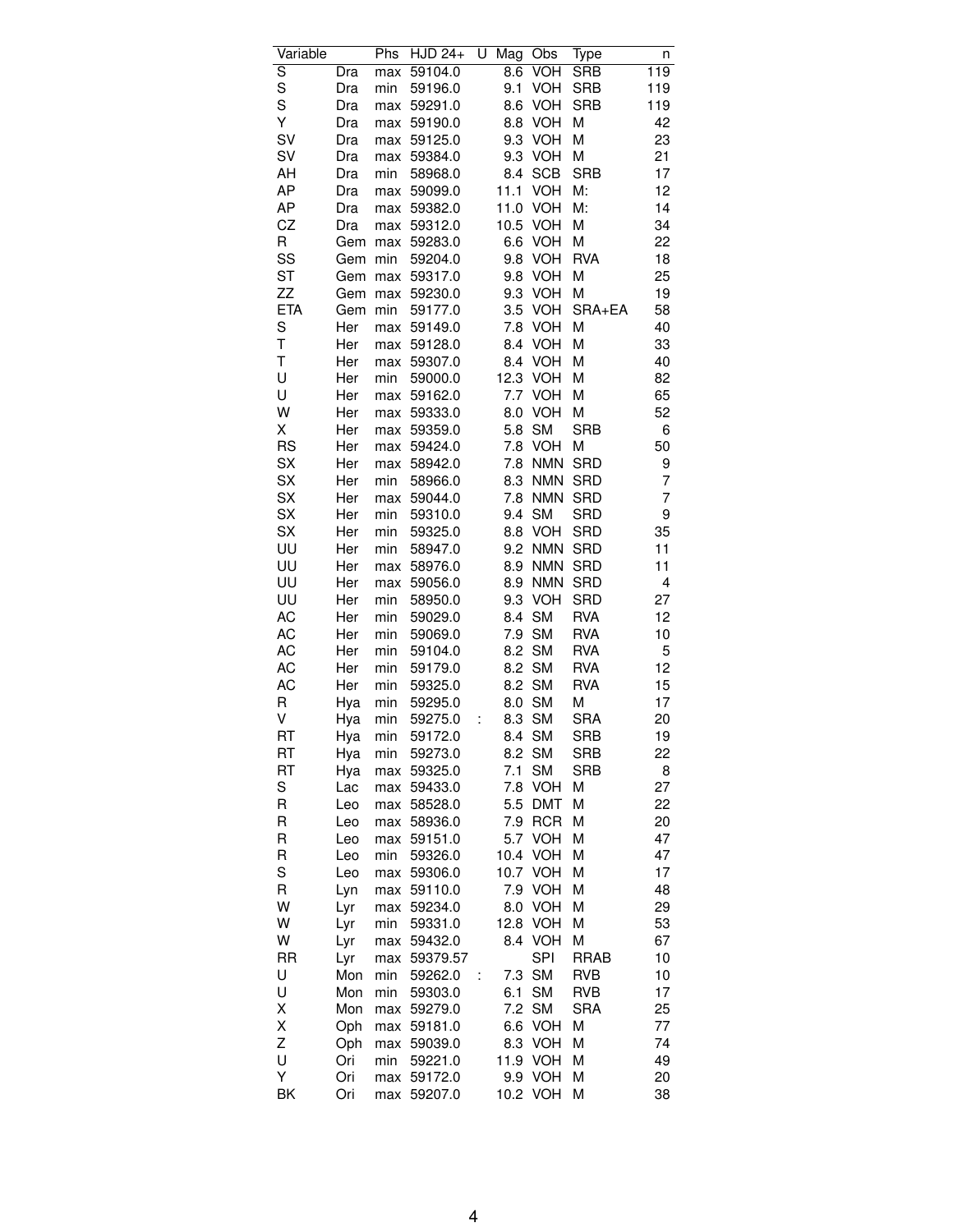| Variable   |            | $\overline{\mathsf{Ph}}$ s | HJD 24+  | U | Mag  | Obs        | Type        | n   |
|------------|------------|----------------------------|----------|---|------|------------|-------------|-----|
| <b>ALF</b> | Ori        | min                        | 58885.0  |   | 1.7  | <b>SCB</b> | <b>SRC</b>  | 55  |
| <b>ALF</b> | Ori        | min                        | 59271.0  |   | 0.6  | BR         |             | 14  |
| U          | Per        | max                        | 59146.0  |   | 8.5  | <b>VOH</b> | Μ           | 114 |
| U          | Per        | min                        | 59273.0  |   | 11.0 | <b>VOH</b> | Μ           | 97  |
| Υ          | Per        | min                        | 59088.0  |   | 9.7  | <b>VOH</b> | Μ           | 142 |
| Υ          | Per        | max                        | 59193.0  |   | 9.3  | <b>VOH</b> | Μ           | 142 |
| Υ          | Per        | min                        | 59315.0  |   | 9.9  | <b>VOH</b> | M           | 142 |
| V1112      | Per        | max                        | 59186.0  |   | 8.2  | <b>VOH</b> | <b>NA</b>   | 12  |
| R          | Sct        | min                        | 58725.0  |   | 7.6  | <b>DMT</b> | RVA!        | 16  |
| R          | Ser        |                            |          |   |      | <b>DMT</b> | M!          | 10  |
|            |            | max                        | 58637.0  |   | 6.6  |            |             |     |
| R          | Sge        | min                        | 59067.0  |   | 9.8  | <b>SM</b>  | <b>RVB</b>  | 10  |
| R          | Sge        | min                        | 59102.0  |   | 10.1 | <b>SM</b>  | <b>RVB</b>  | 5   |
| R          | Sge        | min                        | 59173.0  |   | 10.1 | <b>SM</b>  | <b>RVB</b>  | 10  |
| R          | Sge        | min                        | 59314.0  | t | 10.1 | <b>SM</b>  | <b>RVB</b>  | 8   |
| R          | Sge        | min                        | 59384.0  |   | 10.1 | <b>SM</b>  | <b>RVB</b>  | 11  |
| <b>RR</b>  | Sco        | max                        | 59428.0  |   | 5.6  | <b>SM</b>  | М           | 9   |
| RV         | Sco        | max                        | 59328.58 |   |      | <b>SM</b>  | <b>DCEP</b> | 33  |
| R          | Sct        | max                        | 59083.0  | İ | 5.3  | <b>SM</b>  | <b>RVA</b>  | 9   |
| R          | Sct        | min                        | 59143.0  |   | 8.9  | <b>SM</b>  | <b>RVA</b>  | 17  |
| R          | Sct        | min                        | 59286.0  |   | 7.0  | <b>SM</b>  | <b>RVA</b>  | 14  |
| R          | Sct        | min                        | 59348.0  |   | 6.0  | <b>SM</b>  | <b>RVA</b>  | 15  |
| R          | Sct        | min                        | 59146.0  |   | 8.5  | VOH        | <b>RVA</b>  | 42  |
| R          | Ser        | max                        | 59348.0  |   | 6.5  | <b>VOH</b> | M           | 55  |
| R          | Ser        | max                        | 59352.0  |   | 6.1  | <b>SM</b>  | Μ           | 8   |
| R          | Tau        | max                        | 59196.0  |   | 7.8  | <b>VOH</b> | М           | 43  |
| S          | Tau        | max                        | 59112.0  |   | 10.7 | <b>VOH</b> | Μ           | 18  |
| ٧          | Tau        | max                        | 59256.0  |   | 9.3  | <b>VOH</b> | Μ           | 23  |
| R          | Tri        | min                        | 59191.0  |   | 11.0 | <b>VOH</b> | M           | 85  |
| R          | UMa        | max                        | 59140.0  |   | 7.7  | <b>VOH</b> | М           | 72  |
| R          | UMa        | min                        | 59320.0  |   | 12.6 | <b>VOH</b> | М           | 81  |
| S          | UMa        | max                        | 59131.0  |   | 7.9  | <b>VOH</b> | М           | 80  |
| S          | UMa        | min                        | 59243.0  |   | 11.7 | <b>VOH</b> | Μ           | 70  |
| S          | UMa        | max                        | 59362.0  |   | 8.1  | <b>VOH</b> | Μ           | 61  |
| T          | UMa        | max                        | 59207.0  |   | 6.8  | <b>VOH</b> | M           | 71  |
| Z          | UMa        | max                        | 59113.0  | t | 6.7  | SWZ        | <b>SRB</b>  | 23  |
| Z          | UMa        | max                        | 59107.0  |   | 6.9  | <b>SCB</b> | <b>SRB</b>  | 16  |
| Z          | UMa        | max                        | 59293.0  |   | 6.0  | SWZ        | <b>SRB</b>  | 34  |
| Z          | UMa        | max                        | 59123.0  |   | 6.9  | VOH        | <b>SRB</b>  | 72  |
| Z          | UMa        | min                        | 59227.0  |   | 9.5  | VOH        | <b>SRB</b>  | 67  |
| Z          | UMa        | max                        | 59288.0  |   | 6.5  | <b>VOH</b> | <b>SRB</b>  | 65  |
| <b>RS</b>  | UMa        | max                        | 59247.0  |   |      | 9.3 VOH    | M           | 47  |
| RY         | UMa        | max                        | 59132.0  |   | 7.1  | VOH        | <b>SRB</b>  | 177 |
| RY         | UMa        | min                        | 59247.0  |   | 8.0  | <b>VOH</b> | <b>SRB</b>  | 177 |
| S          | UMi        | max                        | 59206.0  |   | 8.9  | <b>VOH</b> | М           | 121 |
| S          | UMi        | min                        | 59361.0  |   | 11.6 | <b>VOH</b> | М           | 65  |
| Т          | <b>UMi</b> | max                        | 59188.0  |   | 10.7 | <b>VOH</b> | M           | 35  |
| T          | UMi        | min                        | 59289.0  |   | 11.1 | <b>VOH</b> | М           | 47  |
| U          | UMi        |                            | 59195.0  |   | 11.4 | <b>VOH</b> | М           | 115 |
| U          |            | min                        |          |   |      |            |             |     |
|            | UMi        | max                        | 59359.0  |   | 7.6  | <b>VOH</b> | Μ           | 73  |
| R          | Vir        | max                        | 58985.0  |   | 6.4  | <b>SCB</b> | М           | 22  |
| R          | Vir        | max                        | 59269.0  | t | 6.7  | <b>SM</b>  | М           | 13  |
| R          | Vir        | max                        | 59269.0  |   | 6.9  | VOH        | Μ           | 32  |
| R          | Vul        | max                        | 59124.0  |   | 7.6  | <b>VOH</b> | М           | 16  |
| R          | Vul        | max                        | 59410.0  |   | 8.0  | <b>VOH</b> | Μ           | 18  |
| V          | Vul        | min                        | 59057.0  |   | 9.1  | <b>SM</b>  | <b>RVA</b>  | 13  |
| ٧          | Vul        | min                        | 59167.0  |   | 8.9  | <b>SM</b>  | <b>RVA</b>  | 11  |
| V          | Vul        | min                        | 59283.0  | t | 9.4  | <b>SM</b>  | <b>RVA</b>  | 13  |
| V          | Vul        | min                        | 59360.0  |   | 9.1  | <b>SM</b>  | RVA         | 13  |
| VZ         | Vul        | max                        | 59112.0  |   | 9.4  | <b>VOH</b> | CST:        | 113 |
| <b>BD</b>  | Vul        | max                        | 59387.0  |   | 9.8  | <b>VOH</b> | Μ           | 31  |